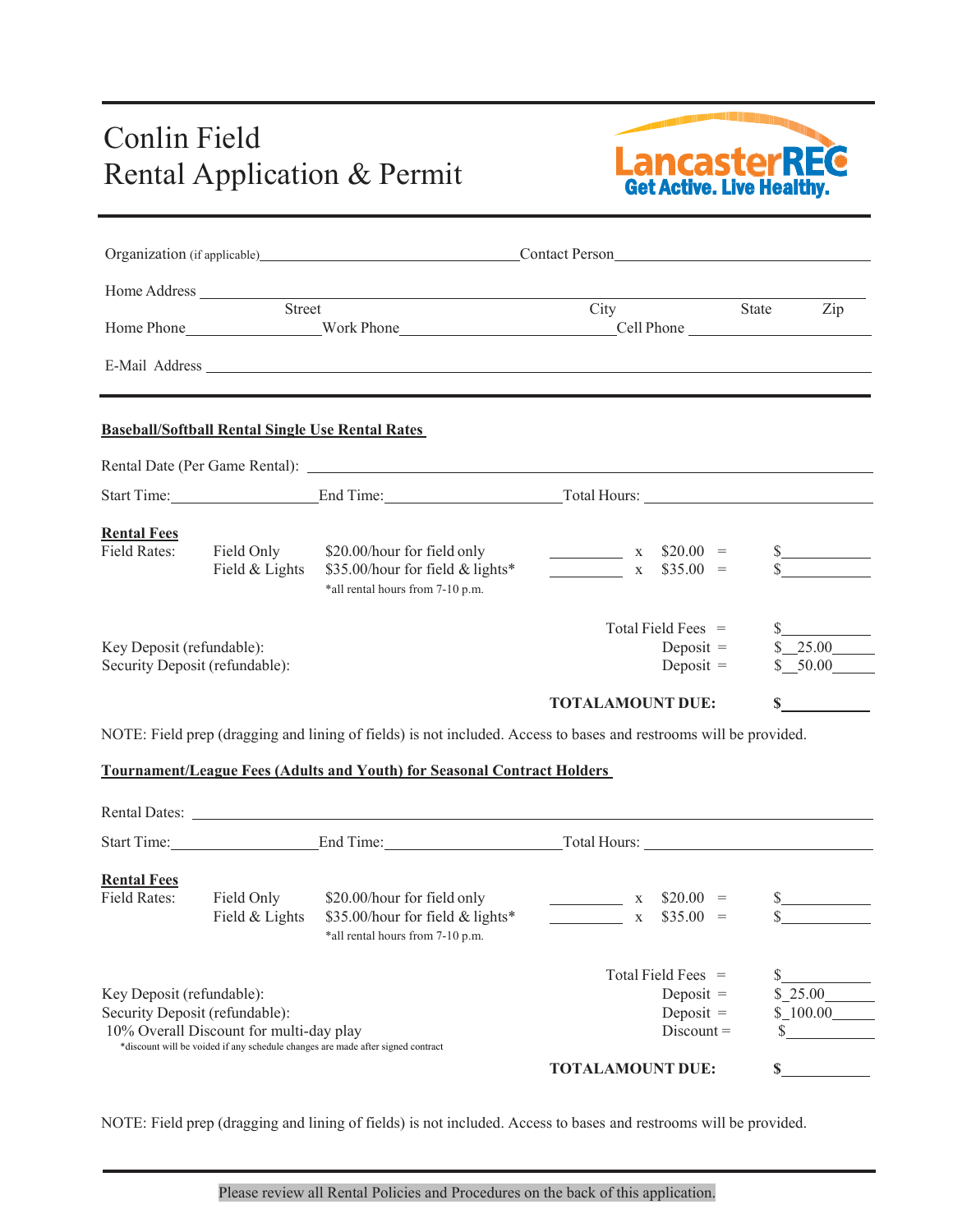All seasonal contract holders must secure and maintain at all times commercial general liability insurance, which shall be issued on an occurrence basis, with a limit of not less than one million dollars (\$1,000,000) per occurrence and in the aggregate for bodily injury, death and property damage. The organization must submit a certificate of insurance evidencing with completed application the required commercial general liability insurance policy, which shall listing the organization's name as the insured party and listing Lancaster Recreation Commission and the City of Lancaster as additional insured party. In addition, the certificate of insurance must include a waiver of subrogation.

I acknowledge that I have read, understood and agreed to comply with all rental guidelines and policies as listed on the back of this form, and I am responsible for my group's compliance. I will inform and explain the guidelines to all my group's guests and participants. I also understand that failure to follow policies or any damage will result in forfeit of any deposits and additional fees will be charged. I understand Conlin Field is property of the City of Lancaster and maintained by the Lancaster Recreation Commission. I understand non-compliance of these rules may result in the suspension of loss of rental privilege from these entities. I hereby understand and waive any claim from my group for bodily injury or property damage against the School District of Lancaster, the City of Lancaster, Lancaster Township and the Lancaster Recreation Commission while participating at any location. I also permit the Lancaster Recreation Commission to use any photographs or videos of my group for promotional purposes.

| Applicant Signature      | Date                                                           |  |
|--------------------------|----------------------------------------------------------------|--|
|                          | -OFFICE USE ONLY-                                              |  |
|                          |                                                                |  |
|                          |                                                                |  |
|                          | Date Key Checked Out<br>Date Key Returned<br>Date Key Returned |  |
|                          |                                                                |  |
| <b>Additional Notes:</b> |                                                                |  |
|                          |                                                                |  |
|                          |                                                                |  |
|                          |                                                                |  |
|                          |                                                                |  |

 $\_$